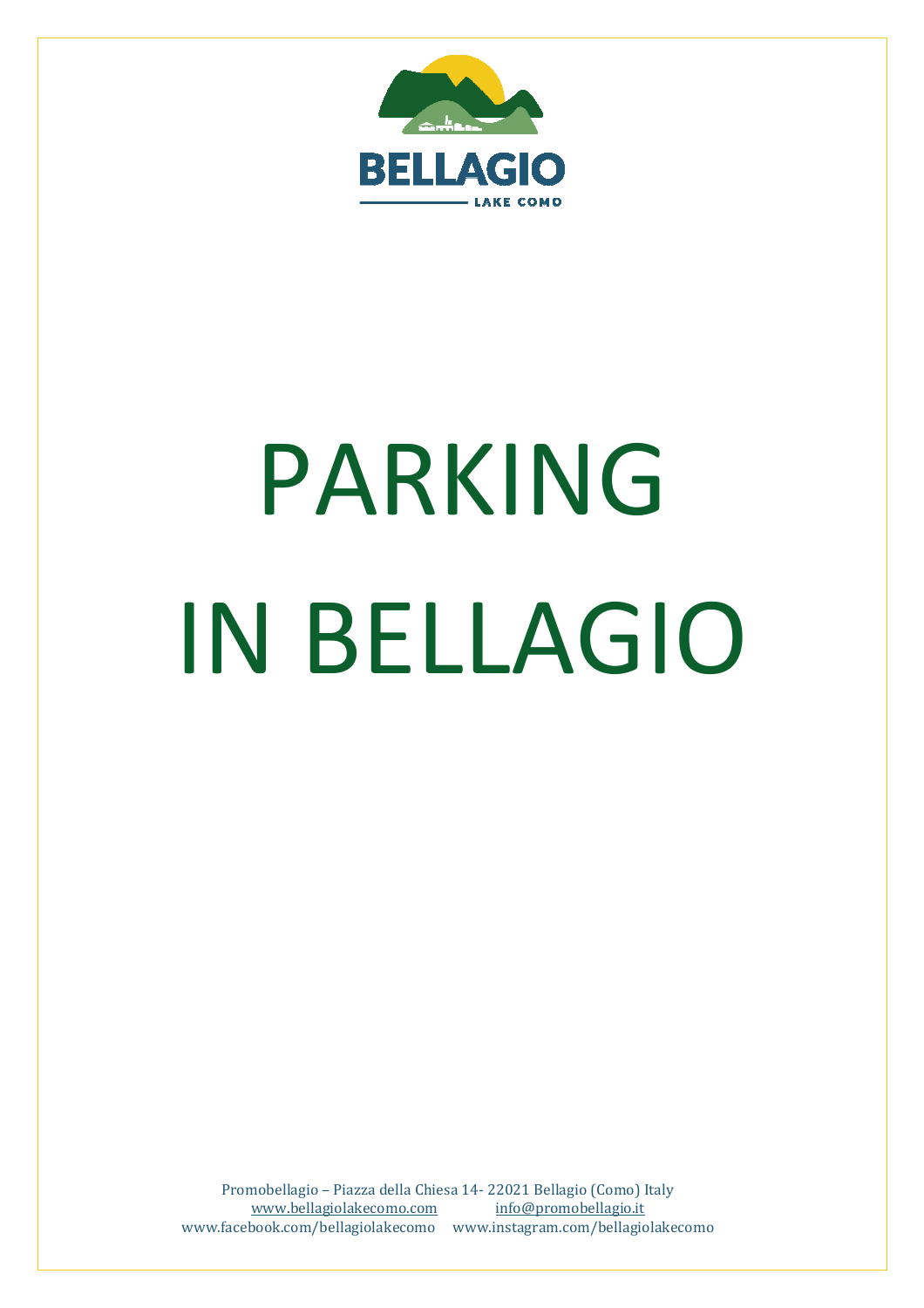

In Bellagio, like all other small towns, parking the car is sometimes a problem. The various maps of the town show parking areas in the center and nearby.

To make it easier for you to understand the information, the free parking shown on the maps with green lines have white lines on asphalt in reality and you can leave you vehicle here free of charge, even for several days. Pay and display carparks have blue lines on asphalt. The price is €1.50 per hour and payment applies only from 8 am  $-$  8 pm. Payment is made at the automatic machines (you can pay cash or by credit card: Visa, Mastercard, Jcb) situated near the parking areas and tickets must be placed where they can be clearly seen on the dashboard, to allow traffic wardens to check that payment has been made. These are denoted on the map by a P on a blue background or blue line.

Finally, we would like to remind you that parking areas with yellow lines are reserved to the categories as specified by road signs (residents-disabled people-police, etc…).



Promobellagio – Piazza della Chiesa 14- 22021 Bellagio (Como) Italy www.bellagiolakecomo.com info@promobellagio.it www.facebook.com/bellagiolakecomo www.instagram.com/bellagiolakecomo